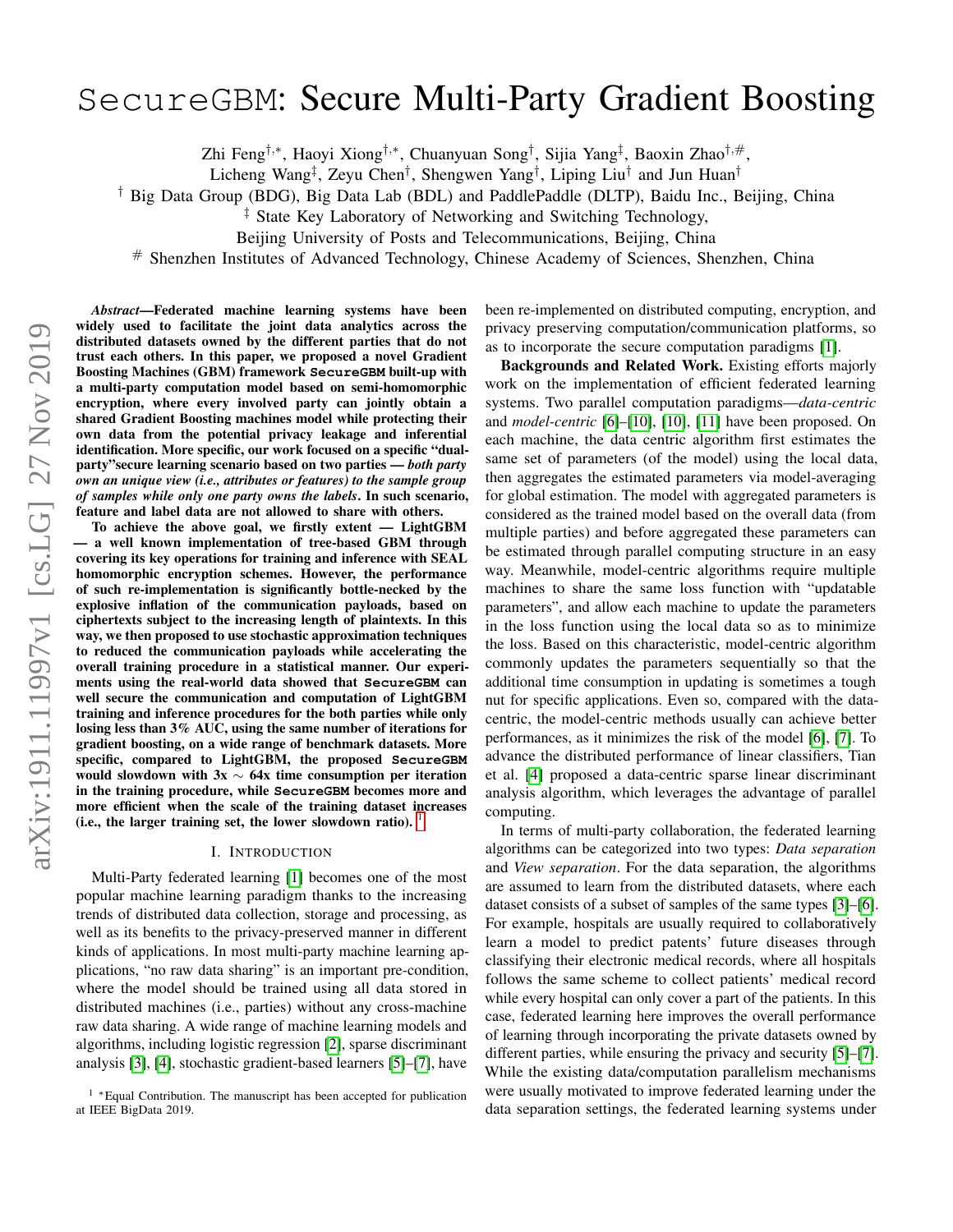the *view separation* settings are seldom considered.

Our Work. We mainly focus on *view separation* settings of the federated learning that assumes the data view of the same group of samples are separated by multiple parties who do not trust each other. For example, the healthcare, finance, and insurance records of the same group of healthcare users are usually stored in the data centers of healthcare providers, banks, and insurance companies separately. For the healthcare users, they usually need some recommendations on the healthcare insurance products according to their health and financial status, while healthcare insurance companies need to learn from largescale healthcare together with personal financial data to build such recommendation models. However, according to the law enforcement about data privacy, it is difficult for these three partities to share their data with each other and learn such a predictive model. In this way, federated learning under view separation models is highly appreciated. In this work, we aim at working on the view separation federated learning algorithms using Gradient Boosting Machines (GBM) as the Classifiers. GBM is studied here as it can deliver decent prediction results and be interpreted by human experts for joint data analytics and cross-institutes data understanding purposes.

Our Contributions. We summarize the contribution of the proposed SecureGBM algorithm in following aspects.

- Firstly, we study and formulate the federated learning problem under the (semi)-homomorphic encryption settings, while assuming the data owned by two parties are not sharable. More specific, in this paper, we assume each party owns a unique private view to the same group of samples, while the labels of these samples are monopolized by one party. To the best of our knowledge, this is the first study on tree-based Gradient Boosting Machine classifiers, by addressing 1) two-party security constraint, 2) efficient *model-centric* learning with views separated by two parties but labels "monopolied" by one, and 3) the trade-off between statistical accuracy and the communication cost caused by statistical learning over encrypted communication.
- Secondly, to achieve the goals, we design the SecureGBM algorithm which re-implements the vanilla gradient-boosting tree based learners using semihomomorphic encrypted computation operators offered by Microsoft SEAL. More specific, SecureGBM first replaces the *addition* and *multiplication* operators used in the gradient-boosting trees with the secured operators based on semi-homomorphic computation, then SecureGBM re-designs a new set of *binary comparison* operators (i.e.,  $\geq$  or  $\leq$ ) which can not be intercepted by attackers to exactly recover the ground truth through searching with the comparison operators (e.g., binary search).
- Furthermore, we observe the trade-off between statistical accuracy and communication cost for GBM training. One can use stochastic gradient boosting mechanism to update the training model with mini-batch of data per round, while the communication cost per round can be significantly reduced in a quadratics manner. However, compared to

vanilla gradient boosting machines, additional rounds of training procedure might be needed by such stochastic gradient boosting to achieve equivilent performance. In this way, SecureGBM makes trade-off between statistical accuracy and communication complexity using mini-batch sampling strategies, so as to enjoy low communication costs and accelerated training procedure.

• Finally, we evaluate SecureGBM using a large-scale realworld user profile dataset and several benchmark datasets for classification. The results show that SecureGBM can compete with state of the art of Gradient Boosting Machines — LightGBM, XGBoosts and the vanilla reimplementation of LightGBM based on Microsoft SEAL.

The rest of the paper is organized as follows. In Section II, we review the gradient-boosting trees based classifiers and the implementation of LightGBM, then we introduce the problem formulation of our work. In Section III, we propose the framework of SecureGBM and present the details of SecureGBM algorithm. In Section IV, we evaluate the proposed algorithms using the real-world user profile dataset and the benchmark datasets. In addition, we compare SecureGBM with baseline centralized algorithms. In Section V, we introduce the related work and present a discussion. Finally, we conclude the paper in Section VI.

# II. PRELIMINARY STUDIES AND PROBLEM DEFINITIONS

In this section, we first present the preliminary studies of the proposed study, then introduce the design goals for the proposed systems as the technical problem definitions.

## *A. Gradient Boosting and LightGBM*

As an ensemble learning technique, the Gradient Boosting classifier trains and combines multiple weak prediction models, such as decision trees, for better generalization performance [\[12\]](#page-9-9), [\[13\]](#page-9-10). The key idea of gradient boosting is to consider the procedure of boosting as the optimization over certain cost functions [\[14\]](#page-9-11). As the result, the gradient descent directions for the loss function minimization can be transformed into the decision trees that were obtained sequentially to improve the classifier.

Given a training dataset, where each data point  $(x, y) \sim \mathcal{D}$ , the problem of gradient boosting is to learn a function  $F$  from all possible hypotheses  $H$  while minimizing the expectation of loss over the distribution  $D$ , such that

$$
\widehat{F} = \underset{F \in \mathcal{H}}{\operatorname{argmin}} \mathop{\mathbb{E}}_{(x,y) \sim \mathcal{D}} L(y, F(x)),\tag{1}
$$

where  $L(y, F(x))$  refers to the prediction loss of  $F(x)$  to the label  $y$ . More specific, the gradient boosting intends to minimize the loss function and obtain  $\widehat{F}$  in a gradient descent way, such that

$$
F_{k+1}(x) \leftarrow F_k(x) + \alpha_k \cdot h_k(x), \tag{2}
$$

where  $F_k(x)$  refers to the learned model in the  $k^{th}$  iteration,  $h_k(x)$  refers to the decision tree learned as the descent direction at the  $k^{th}$  iteration based on the model already obtained  $F_k(x)$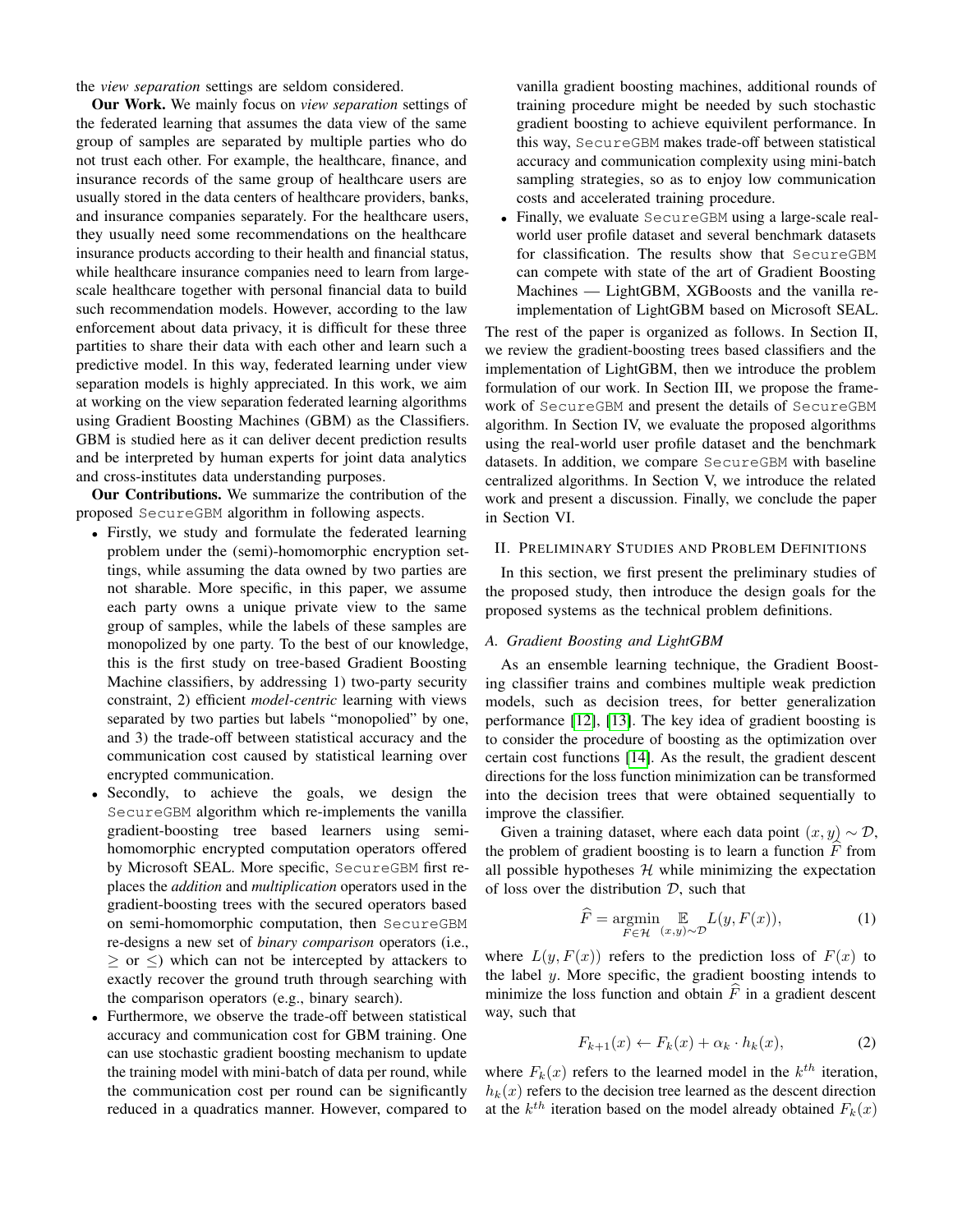and the training dataset,  $\alpha_k$  refers to the learning rate of gradient boosting or namely the weight of  $h_k(x)$  in the ensemble of learners, the operator  $a + b$  refers to the ensemble of a and b models, and  $F_{k+1}(x)$  refers to the results of the  $k^{th}$ iteration. More specific, the computation of  $h_k(x)$  majorly address  $(y - F_k(x))$  for  $\forall (x, y) \in \mathcal{D}$ , i.e., the error between the model  $f_k(x)$  that is already estimated and the label y that corresponds to  $x$  in training dataset. Note that in the first iteration, the algorithm starts from  $F_1(x)$  which is a vanilla decision tree learned from the dataset. With totally  $K$  iteration, the algorithm obtains the final model  $\widehat{F}(x)$  as the  $F_{K+1}$ .

Recently, gradient boosting classifiers have attracted further attentions from both application and algorithmic perspectives. For example, it has won the KDDCup 2016 [\[15\]](#page-9-12) and tons of other competition such as Kaggle<sup>[2](#page-2-0)</sup>. Gradient boosting trees and its variants have been used as a major baselines for a great number of classification/regression tasks with decent results, ranging from genetic data analytic to the click through predictions [\[16\]](#page-9-13). In terms of algorithm implementation, XGBoost [\[17\]](#page-9-14) and LightGBM [\[18\]](#page-9-15) have been proposed to further improve the performance of gradient boosting trees, where thw two work followed similar gradient boosting mechanisms for the decision trees training while made significant contributions to scalability and efficiency issues.

## *B. Homomorphic Encryption Models*

To secure the security and privacy during the computation, homomorphic encryption (HE) has been proposed as a set of operations that work on the encrypted data while resulting in the secure ones with encryption. More important the results obtained can be decrypted to match the "true results" of the corresponding operations [\[19\]](#page-9-16), [\[20\]](#page-9-17). Homomorphic encryption contains multiple types of encryption schemes, such as partially homomorphic encryption (PHE), fully homomorphic encryption (FHE) and pre-fully homomorphic encryption (Pre-FHE), that can perform different classes of computations over encrypted data [\[21\]](#page-9-18). The progress along these lines of research has been well surveyed in [\[22\]](#page-9-19).

As early as 1978, the tentative idea of building a fully homomorphic encryption scheme was proposed just after the publishing of RSA algorithm [\[23\]](#page-9-20). Thirty years, Gentry emphet al. in 2009 sketched the first fully homomorphic encryption scheme based on the lattice cryptography [\[24\]](#page-9-21). One year later, van Dijk *et al.* presented the second fully homomorphic encryption scheme [\[25\]](#page-9-22) based on Gentry's work, but did not rely on the use of ideal lattices. The second generation of FHE starts from 2011, there were some fundemental techniques developed by Zvika Brakerski *et al.* [\[26\]](#page-9-23), [\[27\]](#page-9-24), where the homomorphic cryptosystems currently used are stemmed. Thanks to these innovations, the second generation of FHE tends to be much more efficient compared with the first generation, and be applied to a lot of applications.

Later, Gentry *et al.* proposed a new technique for building fully homomorphic encryption schemes, namely GSW, which

avoids the use of expensive "relinearization" computation in homomorphic multiplication [\[28\]](#page-9-25). Brakerski *et al.* observed that, for certain types of circuits, the GSW cryptosystem features an even slower growth rate of noise, and hence better efficiency and stronger security [\[29\]](#page-9-26).

As the fully homomorphic encryption is computationally expensive, the most of practical secure systems indeed have been implemented with a partially homomorphic encryption fashion [\[22\]](#page-9-19), where only parts of computation are encrypted with homomorphic encryption. In this work, we hope to secure the computation and communication of federated learning through partially homomorphic encryption. Our proposed method uses ciphertexts to protects parts of computations and communications in the gradient boosting trees learning.

## *C. Problems and Overall Design Goals*

In this work, we intend to design a novel federated gradient boosting trees classifier that can learned from view separated data in a distributed manner while avoiding the leakage of data privacy and security.

The Federated Learning Problem - Suppose two training datasets  $\mathcal{D}_1$  and  $\mathcal{D}_2$  are owned by two parties A and B respectively, who hope to collaboratively learn one mode but don't trust each other. The schemes of the two datasets are  $\mathcal{D}_1 = (I; X; Y)$  and  $\mathcal{D}_2 = (I; X)$ , where

- $I(\mathcal{D}_1)$  and  $I(\mathcal{D}_2)$  refer to the identity sets of samples in the two datasets respectively. When  $I(\mathcal{D}_1) \cap I(\mathcal{D}_2) \neq \emptyset$ , it indicates that the two datasets share a subset of samples but with different views (i.e., features);
- $X(D_1)$  and  $X(D_2)$  refer to the feature sets of samples in the two datasets respectively. More specific, we denote  $X_i(\mathcal{D}_1)$  as the set of features of the  $i^{th}$  sample in  $\mathcal{D}_1$ and further denote  $X_{i,j}(\mathcal{D}_1)$  as the  $j^{th}$  feature of the  $i^{th}$ sample in  $\mathcal{D}_1$ ;
- $Y(\mathcal{D}_1)$  refers the label set of the data samples in  $\mathcal{D}_1$ . More specific,  $\forall y \in Y(\mathcal{D}_1)$  there has  $y \in \mathbb{R}^{|\mathcal{C}|}$  and  $\mathcal{C}$  refers to the set of classes. As was mentioned, in the settings discussed in this paper, only one part would monopoly the label information.

With above settings, our federated learning problem consists of two parts as follow.

Training - There needs to propose an dual-party learning algorithm with secure communication and computation schemes that can train tree-based Gradient Boosting Machines based on  $\mathcal{D}_1$  and  $\mathcal{D}_2$  with respect to the following restrictions:

- Training Set Identity Protection:  $I(\mathcal{D}_1)\backslash I(\mathcal{D}_2)$  would not be obtained by the party B, while the information about  $I(\mathcal{D}_2)\backslash I(\mathcal{D}_1)$  would be prohibited from A;
- Training Set Feature Security: The inference procedure needs to avoid the leakage of  $X(\mathcal{D}_1)$  and  $Y(\mathcal{D}_1)$  to  $\mathbb{B}$ , and the  $X(\mathcal{D}_2)$  to the party A.

**Testing** - Given two testing datasets  $\mathcal{D}'_1 = (I; X)$  and  $\mathcal{D}'_2 = (I; X)$  owned by the two parties A and B respectively, where  $I(\mathcal{D}'_1) \cap I(\mathcal{D}'_2) \neq \emptyset$ . There needs an online inference algorithm, where the party A can initialize the inference

<span id="page-2-0"></span><sup>2</sup>https://medium.com/@gautam.karmakar/xgboost-model-to-win-kagglee12b35cd1aad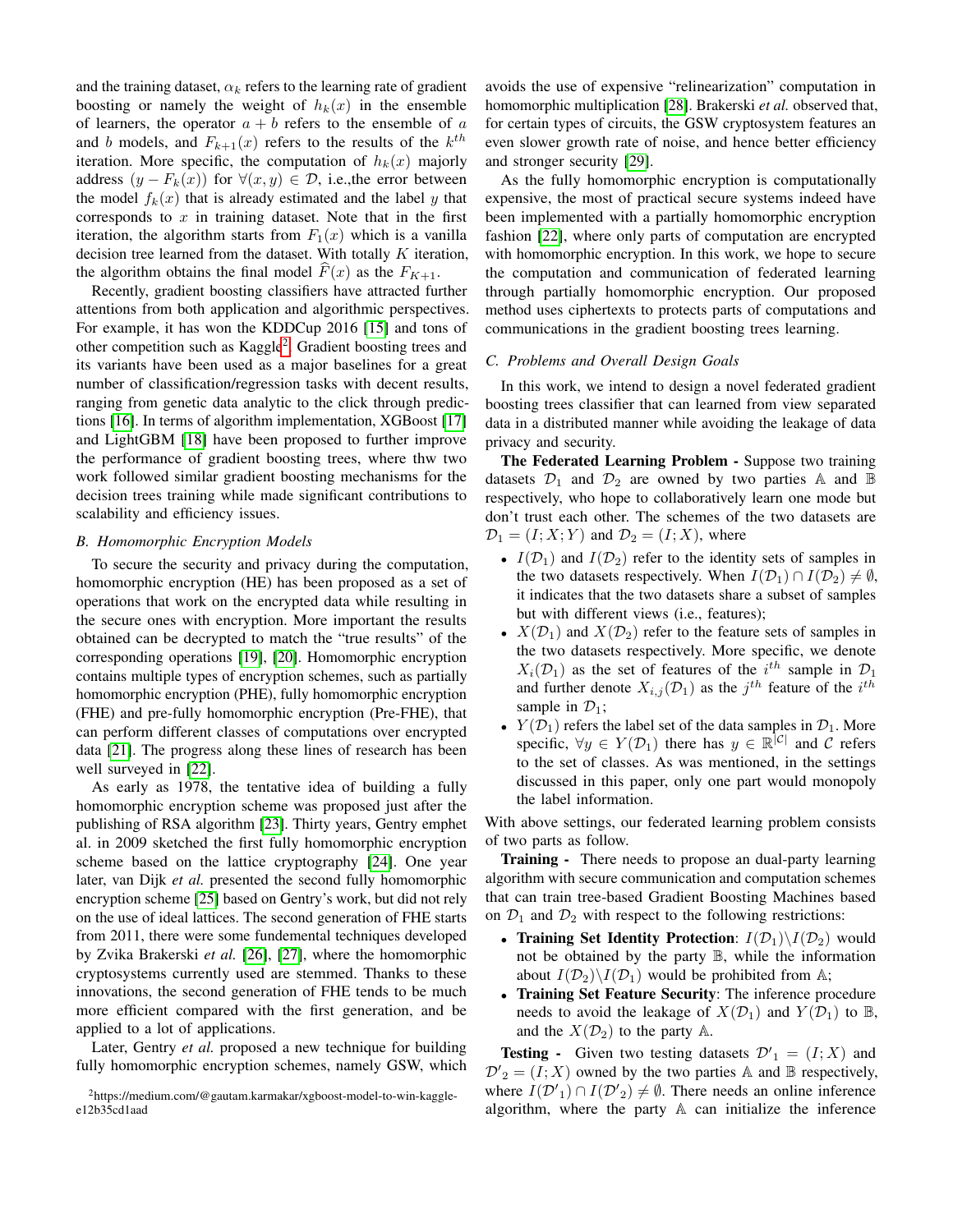procedure using the identity of the sample for prediction (i.e.,  $i' \in I(\mathcal{D}'_1) \cap I(\mathcal{D}'_2)$ ). The party A can obtains the prediction result of the sample (i.e.,  $y_{i'}$ ) through the secure inference procedure, with respect to the following restrictions:

- Testing Set Identity Protection:  $I(\mathcal{D}'_1)\backslash I(\mathcal{D}'_2)$  would not be obtained by the party B, while the information about  $I(\mathcal{D}'_2)\backslash I(\mathcal{D}'_1)$  would be prohibited from A
- Testing Set Feature Security: The inference procedure needs to avoid the leakage of  $X(\mathcal{D}'_1)$  and  $y_{i'}$  to  $\mathbb{B}$ , and  $X(\mathcal{D}'_2)$  to the party  $\mathbb{A}$ .

In our research, we intend to design PHE-based encryption schemes to protect the training and inference procedures (derived from LightGBM [\[18\]](#page-9-15)) and meet above security goals.

### III. FRAMEWORKS AND ALGORITHMS DESIGN

In this section, we present the framework design of SecureGBM with key algorithms used.

#### *A. Overall Framework Design*

The overall framework of SecureGBM consists of two parts — training and inference, where, given the distributed datasets, the training procedure obtains the distributed parameter models for the tree classifiers of SecureGBM and the inference procedure predicts the labels using the indices of samples.

*1) Statistically Accelerated Training Procedure:* Given the training datasets  $\mathcal{D}_1$  and  $\mathcal{D}_2$  distributed in the two parties, as shown in Figure [1,](#page-4-0) the training procedure learns the ensemble of decision trees for Gradient Boosting Machines with distributed parameters in a secure and statistical efficient way. More specific, the training procedure incorporates an accelerated iterative process with a specific initialization as follow

• Initialization - The owner of  $\mathcal{D}_1$  can invoke to initialize the whole training procedure. First of all, SecureGBM performs *secure join operation* to align the shared samples stored in  $\mathcal{D}_1$  and  $\mathcal{D}_2$  through matching  $I(\mathcal{D}_1)$  and  $I(\mathcal{D}_2)$ under *Partial Homomorphic Encryption (PHE)* settings. Later, based on the data in  $\mathcal{D}_1$  including both features  $X(\mathcal{D}_1)$  and labels  $Y(\mathcal{D}_1)$ , SecureGBM learns a decision tree  $F_0$  as the base model, which only uses features in  $X(\mathcal{D}_1)$ , for initialization. Please see also in Section III.B.1 for the detailed design and implementation of *Secure Join Operation* for sample alignment based on PHE.

With the model initialized, SecureGBM takes a statistically accelerated iterative process for GBM training, where each iteration uses *mini-batch sampling to reduce the computational/communication costs* [\[13\]](#page-9-10). Specifially, each iteration (e.g., the  $k^{th}$  iteration and  $k \ge 0$ ) consists of three steps:

• Batched Secure Inference - Given the shared samples in  $\mathcal{D}_1 \cap \mathcal{D}_2$ , SecureGBM first randomly selects a subset of samples  $\mathcal{B}_k \subseteq (I(\mathcal{D}_1) \cap I(\mathcal{D}_2))$ , where  $|\mathcal{B}_k| = b$ and b refers to the batch size. With the model already estimated, denoted as  $F_k$ , SecureGBM then obtains the *"soft prediction"* results of all samples in  $B_k$  through the secure inference under PHE settings. Such that

$$
y_i^k \leftarrow F_k(X_i(\mathcal{D}_1); X_i(\mathcal{D}_2)), \quad \forall i \in \mathcal{B}_k,
$$
 (3)

where  $F_k(X_i(\mathcal{D}_1); X_i(\mathcal{D}_2))$  refers to the inference result based on the features from both datasets. Please see also in Section III.A.2 for the PHE-based implementation of the inference procedure.

Residual Error Estimation - As was mentioned, both labels and soft prediction results are a  $|\mathcal{C}|$ -dimensional vector, where  $|\mathcal{C}|$  refers to the number of classes. Then, SecureGBM estimates the residual errors of the current model using the *cross-entropy* as follow

$$
\varepsilon_i^k \leftarrow \mathcal{H}(y_i^k) + \mathcal{D}_{\mathcal{KL}}\left(y_i^k||Y_i(\mathcal{D}_1)\right), \quad \forall i \in \mathcal{B}_k. \tag{4}
$$

Note that to secure the security of labels,  $y_i^k$  and  $\varepsilon_i^k$  for  $\forall i \in \mathcal{B}_k$  are all stored in the owner of  $\mathcal{D}_1$ .

• Secure Tree Creation and Ensemble - Given the residual error estimated  $\varepsilon_i^k, \; \forall i \in \mathcal{D}_1 \cap \mathcal{D}_2,$  SecureGBM boosts the learned model  $F_k$  through creating a new decision tree  $h_k$  that fits the residual errors  $\varepsilon_i^k$  using the features of both datasets  $X(\mathcal{D}_1) \cup X(\mathcal{D}_2)$  in an additive manner. SecureGBM then ensembles  $h_k$  with the current model  $F_k$  and obtains the new model  $F_{k+1}$  through gradient boosting [\[12\]](#page-9-9). As was mentioned in Eq. (2), a specific learning rate  $\alpha$  has been given as the weight for model ensembling. Please see also in Section III.B.2 for the detailed design and implementation of *Secure Splits Search Operation* for decision tree creation based on PHE.

*2) Inference Procedure via Execution Flow Compilation:* Given the model learned after  $K$  iterations, denoted as  $F_K$ , the inference component first complies all these trees into distributed secure execution flow, where the nodes in every decision trees are assigned to the corresponding parties respectively. As shown in Figure [2,](#page-4-1) all *communications*, *computation* and *binary comparisons* are protected through SEAL-based Homomorphic Encryption schemes. With the secure distributed execution flow, given a index of sample e.g.,  $i' \in I(\mathcal{D'}_1) \cap I(\mathcal{D'}_2)$ , SecureGBM runs the inference procedure over the execution flow. Please see also in Section III.B.3 for he design and implementation of *PHE-based Binary Comparison Operator*. Note that in our research, we assume the party  $\mathbb B$  has no way to access the labels of training and testing samples, while securing the monopoly of the label information at the party A side. To protect the label information through the inference, the result of PHE-based Binary Comparison Operator (i.e., true or false) has been secured and cannot be deciphered by the party A.

Furthermore, for the sample with index that is contained in  $I(\mathcal{D'}_1)$  only, i.e.,  $i' \in I(\mathcal{D'}_1)\backslash I(\mathcal{D'}_2)$ , SecureGBM would first learn a comprehensive GBM (LightGBM classifier) based on the dataset  $\mathcal{D}_1$  using the features  $X(\mathcal{D}_1)$  and labels  $Y(\mathcal{D}_1)$ only. With such model, SecureGBM makes prediction for the samples in  $I(D'_1)\backslash I(D'_2)$  all using the features in  $X(D'_1)$ .

Please note that the overall framework of SecureGBM is derived from the vanilla implementation of LightGBM [\[18\]](#page-9-15), while most of calculation and optimization to gradient boosting trees [\[12\]](#page-9-9) has been preserved with coverage of partial homomorphic encryption.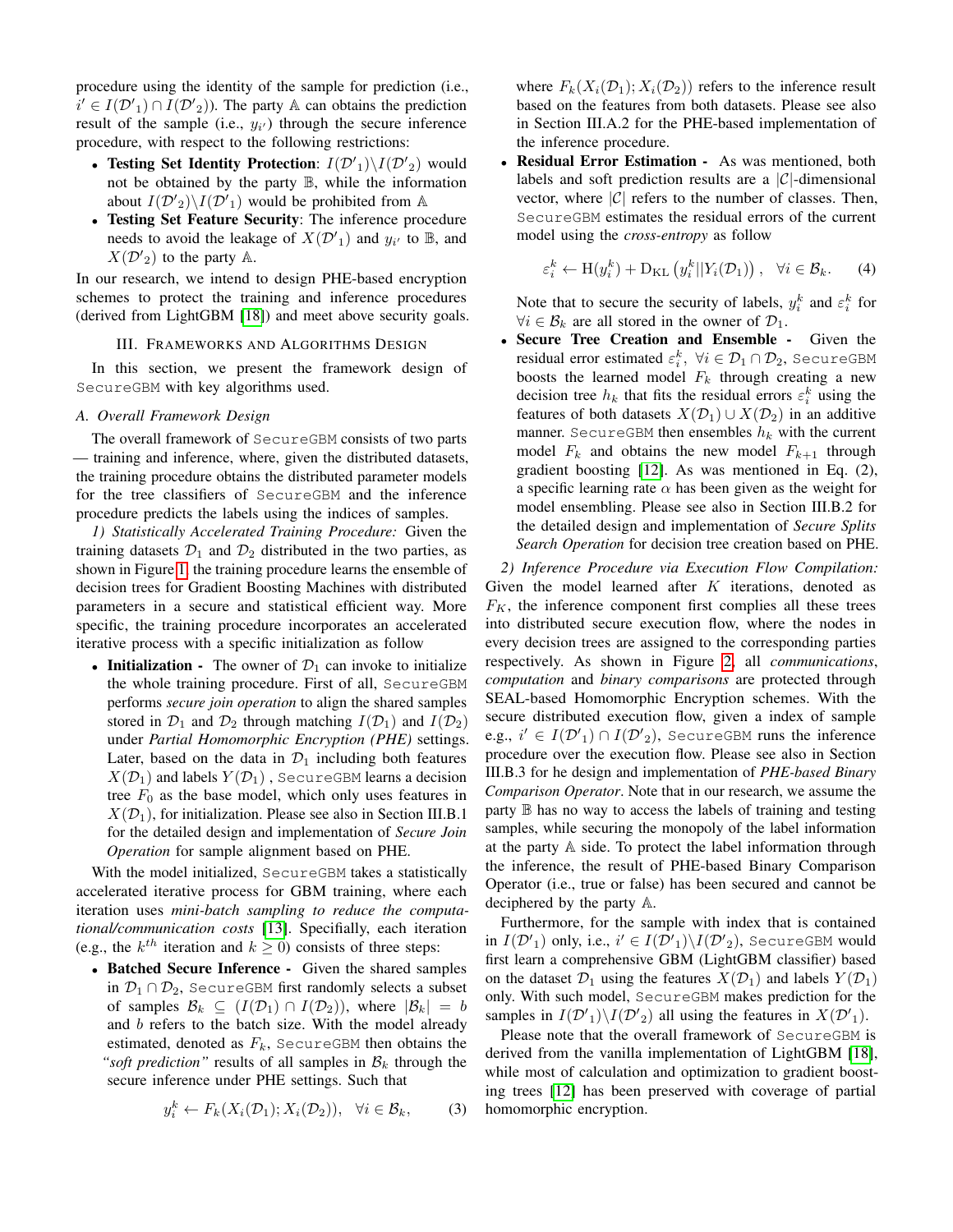<span id="page-4-0"></span>

Gradient Boosting : Incremental Ensemble of Learned Trees

Fig. 1: The Training Procedure of SecureGBM

<span id="page-4-1"></span>

Fig. 2: Execution Flow Compilation for the Inference Procedure

#### *B. Key Algorithms*

Here, we present the detailed design of several key algorithms.

*1) Secure Join for Sample Alignment:* To align the samples with identical indices across the two index sets  $I(\mathcal{D}_1)$  and  $I(\mathcal{D}_2)$  for training (and  $I(\mathcal{D'}_1)$  and  $I(\mathcal{D'}_2)$  for inference), SecureGBM intends to obtain the intersection between the two index sets in a private and secure manner. Specifically, we adopt the private sets intersection algorithms proposed in [\[30\]](#page-9-27), [\[31\]](#page-9-28) to achieve the goal. The security and privacy eniforcement of proposed component highly relies on the techniques called Obvious Transfer Extension (OT Extension), which supports fast and private data transfer for small payloads with limited overhead [\[32\]](#page-9-29). The use of OT Extension can avoid the use of time-consuming error correcting code but instead accelerate the secure data transmission through leveraging a pseudo-random code. We also tried other OT extension based private sets intersection algorithm, such as the one using Bloom Filter [\[33\]](#page-9-30). The speed and scalability is not as good as [\[30\]](#page-9-27), [\[31\]](#page-9-28).

*2) Secure Splits Search for Tree Creation:* For each round of iteration (e.g., the  $k^{th}$  iteration), SecureGBM needs to create a decision tree with the size  $t$  (here  $t$  refers to the number of learned split nodes in the tree) to fit the "residual error" of the model that is already estimated  $F_k$ , as as to enable the gradient boosting mechanism. Specifically, we adopt a leaf-wise tree growth mechanism that was derived from LightGBM [\[18\]](#page-9-15) to learn the tree, where SecureGBM vertically grows the tree

using totally t rounds of computation/communication, and it always picks up the leaf node with maximal "residual error" reduction to grow.

In each round of computation for the decision tree creation, for the party A owning features  $X(\mathcal{D}_1)$  and labels  $Y(\mathcal{D}_1)$ , SecureGBM searches new splits using the raw data. Similar to vanilla LightGBM, SecureGBM selects the "best" split with the maximal residual error reduction for the samples in the mini-batch  $\mathcal{B}_k$  as the a candidate of the split at the party A side. This candidate split would be compared to the "best" splits from the party  $\mathbb B$  as the final split selection for this round.

On the other hand, for the party  $\mathbb B$  only occupying features  $X(\mathcal{D}_2)$ , SecureGBM first propose a set of potential splits in  $X(\mathcal{D}_2)$  (in a random or unsupervised manner), and sends the potential classification results of the samples in  $B_k$  using every proposed split to the party A. Note that the potential classification results have been formed into multiple sets of samples (or sample index), which have been categorized according to their results. Such sets have been encrypted as private sets to protect the privacy of label information from the party B. Certain secure domain isolation has been used to protect the splits [\[34\]](#page-9-31).

Then, at the party A side, SecureGBM estimates the residual errors of each split proposed by the party  $\mathbb B$  using their potential classification results. Specifically, SecureGBM leverage the aforementioned private set intersection algorithm to estimate the overlap between the sample sets categorized using potential classification results and the true labels, in order to obtain the prediction results and estimate the accuracy [\[30\]](#page-9-27), [\[31\]](#page-9-28). Finally, SecureGBM selects the split (the best splits from A versus B) that can further lower residual error as the split in this round and "adds" the split to the decision tree.

To further secure the privacy of label information, the splits at the party B are deployed in an isolated domain, while the party B cannot obtain the decision making result of splits. Please refer the section in below for the implementation of the binary comparison.

*3) Secure Binary Comparison for Decision Making:* As was mentioned, SecureGBM operates an isolated domain over the machines at the party B, where the computation and comparison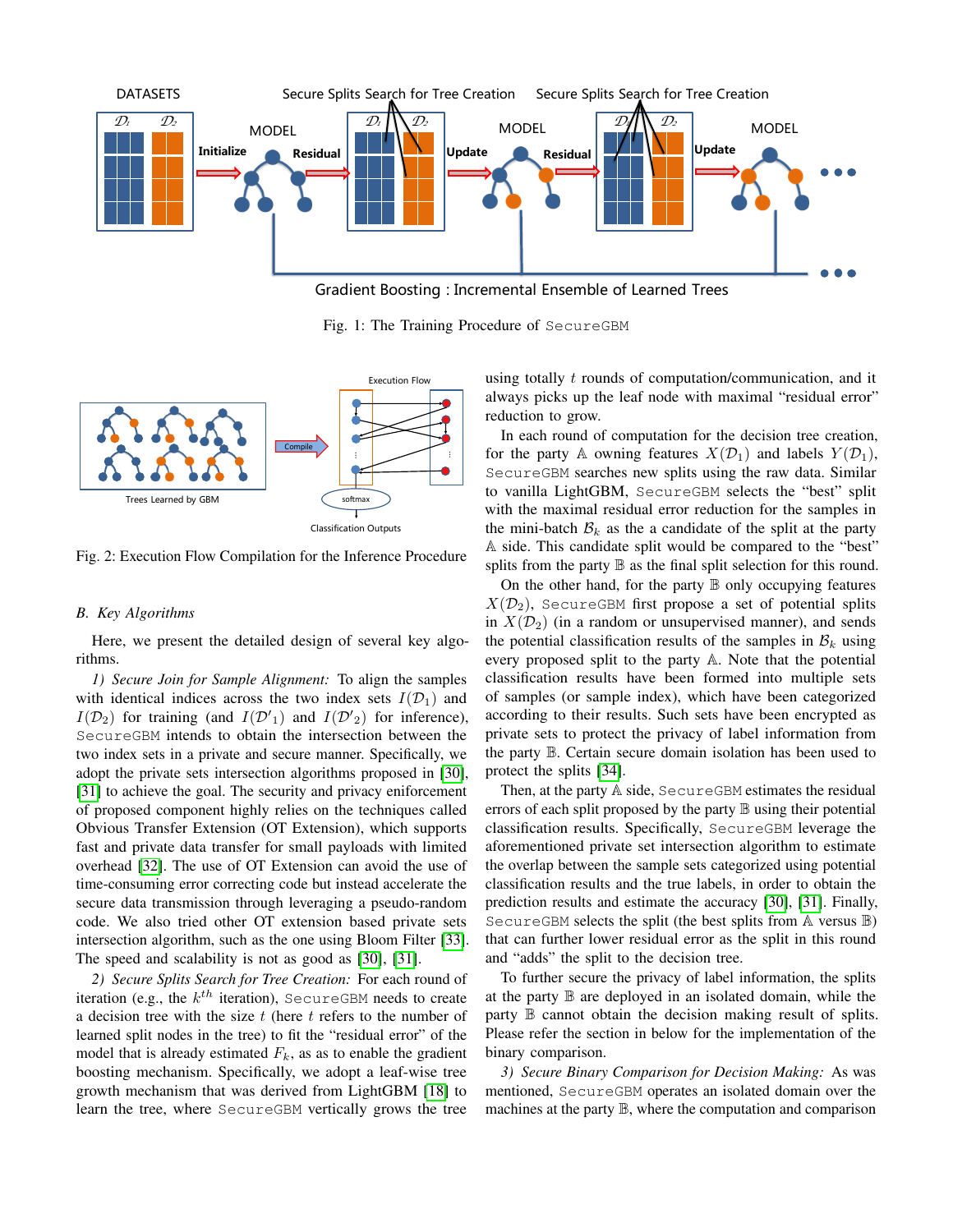criterion for decision making are all stored in the isolated domain, which is trusted by both parties. To further secure the label information and prediction results during inference, SecureGBM uses the public keys generated the party A to encrypted the decision making results from B, while the public keys keep being updated per inference task.

## *C. Discussion and Remarks*

In this section, we intends to justify the proposed framework and algorithms from costs and learning perspectives.

Communication Costs - In SecureGBM, we replaced the gradient boosting mechanism used by GBM with stochastic gradient boosting [\[13\]](#page-9-10), in order to accelerate the learning procedure through lowering the computational/communication costs per iteration. Let denote  $\mathcal{N} = |I(\mathcal{D}_1) \cap I(\mathcal{D}_2)|$  as the total number of aligned samples shared by  $\mathcal{D}_1$  and  $\mathcal{D}_2$ , while the size of batch for each iteration is defined as  $b = |\mathcal{B}_k|$ .

For each iteration of GBM and SecureGBM, there needs to create a  $t$ -sized decision tree after  $t$  rounds of communication between the two parities. For each round of such communication, GBM and SecureGBM need to exchange data with payloads size of  $\mathcal{O}(\mathcal{N}^2)$  and  $\mathcal{O}(b^2)$ , respectively. In this way, the cost of communication per iteration should be  $\mathcal{O}(t \cdot \mathcal{N}^2)$ and  $\mathcal{O}(t \cdot b^2)$  for GBM and SecureGBM.

Statistical Acceleration - To simplify our analysis on the statistical performance, we make an mild assumption that considers the learning procedure of LightGBM and SecureGBM as the gradient descent (GD) and stochastic gradient descent (SGD) based loss minimization over certain convex loss [\[12\]](#page-9-9), [\[13\]](#page-9-10), [\[35\]](#page-9-32). Under mild convexity and smoothness conditions, GD and SGD would converge to the minimum of the loss functions at the error convergence rate [\[36\]](#page-9-33)–[\[38\]](#page-9-34) of  $\mathcal{O}(1/k)$ and  $\mathcal{O}(1/\sqrt{k})$  respectively, where k denotes the number of iterations. More discussion can be found in [\[35\]](#page-9-32). While the costs of each iteration are  $\mathcal{O}(t \cdot \mathcal{N}^2)$  and  $\mathcal{O}(t \cdot b^2)$  respectively, we can roughly conclude a trade-off exists between the statistical performance and communication complexity for SecureGBM Training.

### IV. EXPERIMENTS AND RESULTS

In this section, we mainly report the experiments that evaluate SecureGBM, and compares the performance of SecureGBM with other baseline methods including vanilla LightGBM, XGBoost, and other downstream classifiers.

### *A. Experimental Setups*

In this section, we present the dataasets, baseline algorithms as well as tbe experimental settings of our evaluation study.

*1) Datasets:* In our study, we intend to evaluate SecureGBM using three datasets as follow.

• *Sparse* - This is a private dataset consisting of 11,371 users' de-anonymized financial records data, where each sample with 8,922 *extremely sparse* features and a binary label. These features are separately owned by two parties — the bank is with 5,000 features and the real estate loaner owns the rest 3,922 features, while the bank owns the label information about bankruptcy. The goal of this dataset is to predict the bankruptcy of a user, incorporating their sparse features distributed in the two parties. As the dataset is quite large, we set the mini-batch size  $b$  as the 1% of the overall training set. Note that the labels in Sparse are extremely imbalanced, while most samples are negative.

- *Adult* This an open-access dataset consisting of 27,739 web pages' information, where each web page is with 123 features and 1 binary label (whether the web page contains adult contents). We randomly split the features into two sets, each of which is with 61 and 62 features respectively. As this dataset is quite small, we use the whole dataset for each iteration i.e.,  $b = 100\%$  of the overall training set.
- *Phishing* This an open-access dataset consisting of 92,651 web pages' information, where each web page is with 116 features and 1 binary label (whether the web page contains phishing risk). We randomly split the features into two sets, each of which is with 58 features respectively. As this dataset is comparatively large, we use the the mini-batch with  $b = 10\%$  of the overall training set.

*2) Baseline Algorithms with Settings:* To understand the advantage of SecureGBM, we compare SecureGBM with the baseline algorithms in below.

- *LightGBM* We consider the vanilla implementation of LightGBM as a key baseline algorithm, where we include two settings LightGBM- $\mathbb A$  and LightGBM- $(\mathbb A, \mathbb B)$ . LightGBM-A refers to the LightGBM that is trained using the features and labels in the dataset A only, while LightGBM- $(A, B)$  refers to the vanilla distributed LightGBM that is trained using the both datasets in A and A, without encryption protection. Finally, we also include a baseline LightGBM-B∗ that might not exist in the real-world settings — LightGBM-B∗ aggregates the features from the party  $\mathbb B$  and label information from  $\mathbb A$ as the training dataset. The comparison to LightGBM-A and LightGBM-B∗ would show the information gain of federated learning beyond the model that was trained using any single party.
- *XGBoost -* Following the above settings, we include two settings XGBoost-A and XGBoost-(A, B). XGBoost-A refers to the vanilla XGBoost that was trained using the features and labels in the dataset A only, while  $XGBoost-(A, B)$  refers to the vanilla XGBoost trained through aggregating the both datasets from  $A$  and  $B$ , in a centralized manner. Similarly, XGBoost-B∗ that was trained through aggregating the features from the party B and label information from A was given a baseline to demostrate the information gain of collaboration.
- *LIBSVM* Following the same settings, we include two settings LIBSVM-A and LIBSVM-(A, B). LIBSVM-A refers to the vanilla LIBSVM that is trained using the features and labels in the dataset A only, while LIBSVM-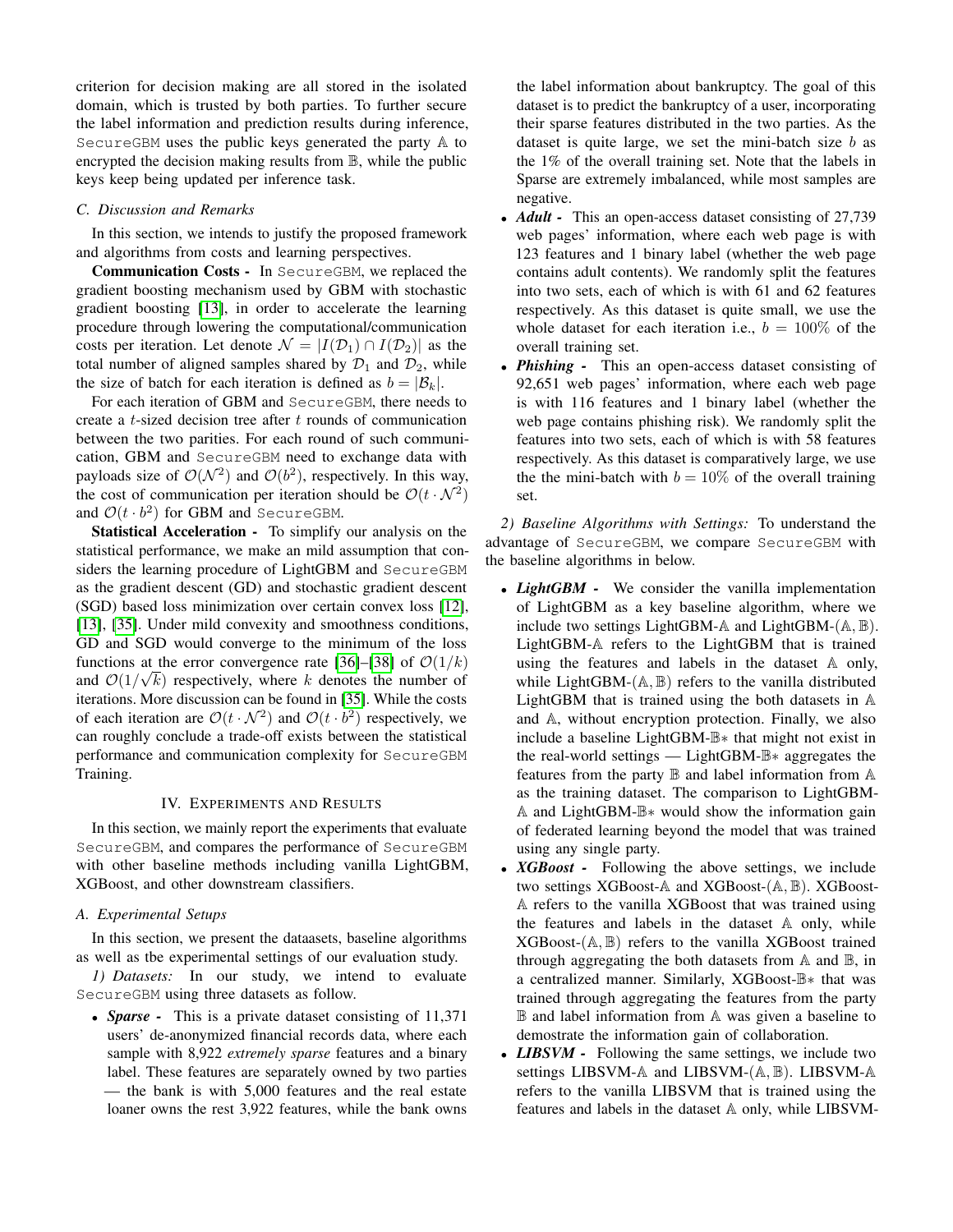|                                                                                                     | <b>Sparse</b> |         | Adult    |         | Phishing |         |  |  |  |  |
|-----------------------------------------------------------------------------------------------------|---------------|---------|----------|---------|----------|---------|--|--|--|--|
| Methods                                                                                             | Training      | Testing | Training | Testing | Training | Testing |  |  |  |  |
| SecureGBM                                                                                           | 93.227        | 66.220  | 92.465   | 90.080  | 62.855   | 61.823  |  |  |  |  |
| Using the Aggregated Datasets from $A$ and $B$                                                      |               |         |          |         |          |         |  |  |  |  |
| LightGBM- $(A, B)$                                                                                  | 96.102        | 68.528  | 92.199   | 90.145  | 67.994   | 63.430  |  |  |  |  |
| $XGB$ oost- $(A,B)$                                                                                 | 93.120        | 67.220  | 91.830   | 89.340  | 67.090   | 61.990  |  |  |  |  |
| $LIBSVM-Linear-(A,B)$                                                                               | 73.490        | 64.560  | 58.641   | 59.280  | 50.073   | 50.980  |  |  |  |  |
| $LIBSVM-RBF-(A,B)$                                                                                  | 79.850        | 63.210  | 75.549   | 72.060  | 52.789   | 47.479  |  |  |  |  |
| Using the Single Dataset at $A$                                                                     |               |         |          |         |          |         |  |  |  |  |
| LightGBM-A                                                                                          | $N/A^*$       | $N/A^*$ | 89.849   | 88.052  | 64.693   | 59.743  |  |  |  |  |
| $XGBoost-A$                                                                                         | 65.170        | 57.370  | 89.490   | 87.620  | 64.070   | 59.740  |  |  |  |  |
| LIBSVM-Linear-A                                                                                     | 52.360        | 50.675  | 66.293   | 34.347  | 50.007   | 50.489  |  |  |  |  |
| <b>LIBSVM-RBF-A</b>                                                                                 | 56.740        | 52.380  | 72.909   | 55.076  | 50.248   | 50.306  |  |  |  |  |
| Using the Datasets that aggregate Features from B and Labels from A<br>(Not exist in the real case) |               |         |          |         |          |         |  |  |  |  |
| LightGBM- $\mathbb{B}^*$                                                                            | 96.102        | 68.528  | 85.708   | 84.587  | 62.396   | 58.929  |  |  |  |  |
| $XGBoost-R*$                                                                                        | 93.190        | 67.390  | 85.700   | 85.410  | 61.720   | 58.420  |  |  |  |  |
| $LIBSVM-Linear-B*$                                                                                  | 67.480        | 60.990  | 46.527   | 46.840  | 50.627   | 48.567  |  |  |  |  |
| LIBSVM-RBF-B*                                                                                       | 78.230        | 64.880  | 56.927   | 74.987  | 50.336   | 50.415  |  |  |  |  |

<span id="page-6-0"></span>TABLE I: Overall Classification AUC (%) Comparison (N/A: During the experiments, LightGBM reported failure to train the model due as the features of the given datasets are too sparse to learn.)

 $(A, B)$  refers to the vanilla XGBoost that is trained using the both datasets in A and A, in a centralized manner. Similarly, SVM-B∗ that was trained through aggregating the features from the party  $\mathbb B$  and label information from A was given a baseline. More specific, the LIBSVM algorithms with RBF kernel and linear SVM are used here.

Note that in all experiments, 80% samples are used for training and the rest 20% samples are remained for testing. The training and testing sets are randomly selected for 5-folder cross validation. The default learning rate for LightGBM, XGBoost and SecureGBM are all set to 0.1.

## *B. Overall Performance*

To evaluate the overall accuracy of SecureGBM, we measured the Area Under Curve (AUC) of the SecureGBM prediction results and compared to the baseline algorithms. Table [I](#page-6-0) presents the overall comparison on AUC achieved by these classifiers under the same settings. SecureGBM, LightGBM, and LIBSVM all have been trained using 200 iterations, where we measure the AUC on training and testing datasets.

The result in Table [I](#page-6-0) shows that, compared to LightGBM- (A,B), SecureGBM achieved similar training and testing AUC based on the same settings, while significant outperforming LightGBM-A that used the single dataset of A. Furthermore, under both settings, LightGBM performed better than XGBoost in terms of testing AUC. Similar observations can be obtained through the comparisons between LIBSVM and LightGBM. In short, it is reasonable to conclude that multi-party gradient boosting over two distributed datasets can significantly improve the performance and outperforms the one that uses datasets from the party A only.

Furthermore, the comparison to LightGBM-B\* shows that, except the experiments based on Sparse datasets, SecureGBM significantly outperforms the one that aggregates the features from B and labels from A. For the Sparse datasets, one can easily observe that LightGBM-A failed to train the model, when using the datasets on A only, as the features in A are too sparse to learn. The comparison between LightGBM-(A,B) and LightGBM-B\* further demonstrates that the incorporation of the features in A can not improve the performance of LightGBM learning. Due to the same reason, SecureGBM performed slightly worse than LightGBM-B\* with marginal testing AUC degradation.

We conclude SecureGBM boosts the testing accuracy of learners from the party A perspectives, as (1) SecureGBM consistently outperforms LightGBM-A, XGBoost-A and other learners that uses datasets on A only; (2) The algorithms that aggregates datasets from the both sides, such as LightGBM- (A, B) or LightGBM-B\*, only perform marginally better than SecureGBM, while these algorithms scarifying the data privacy of the two parties.

#### *C. Case Studies*

To further understand the performance of SecureGBM, we traced back the the models obtained after each iteration and analysis their accuracy from both accuracy and efficiency perspectives.

*1) Trends of Accuracy Improved per Iteration:* Figure [3](#page-7-0) presents the the comparison of training AUC and F1-score per iteration, between SecureGBM versus vanilla LightGBM. More specific, we evaluated the performance when  $t = 3, 4,$ and 5 (as the LightGBM and SecureGBM use leaf-wise growth strategy,  $t$  is equivalent to the depth of each decision tree learned), where we clearly observed the error convergence of the model.

It has been observed that, in most cases, the training F1 score could be gradually improved with the increasing number of iterations. For sparse and Adult datasets, the overall trends of AUC and F1-score for LightGBM and SecureGBM were almost same under all settings — even though, for Sparse dataset, SecureGBM only used 1% training data as the minibatch for the model update per iteration (while LightGBM used the whole). Furthermore, even though SecureGBM did not perform as good as LightGBM for the Phishing dataset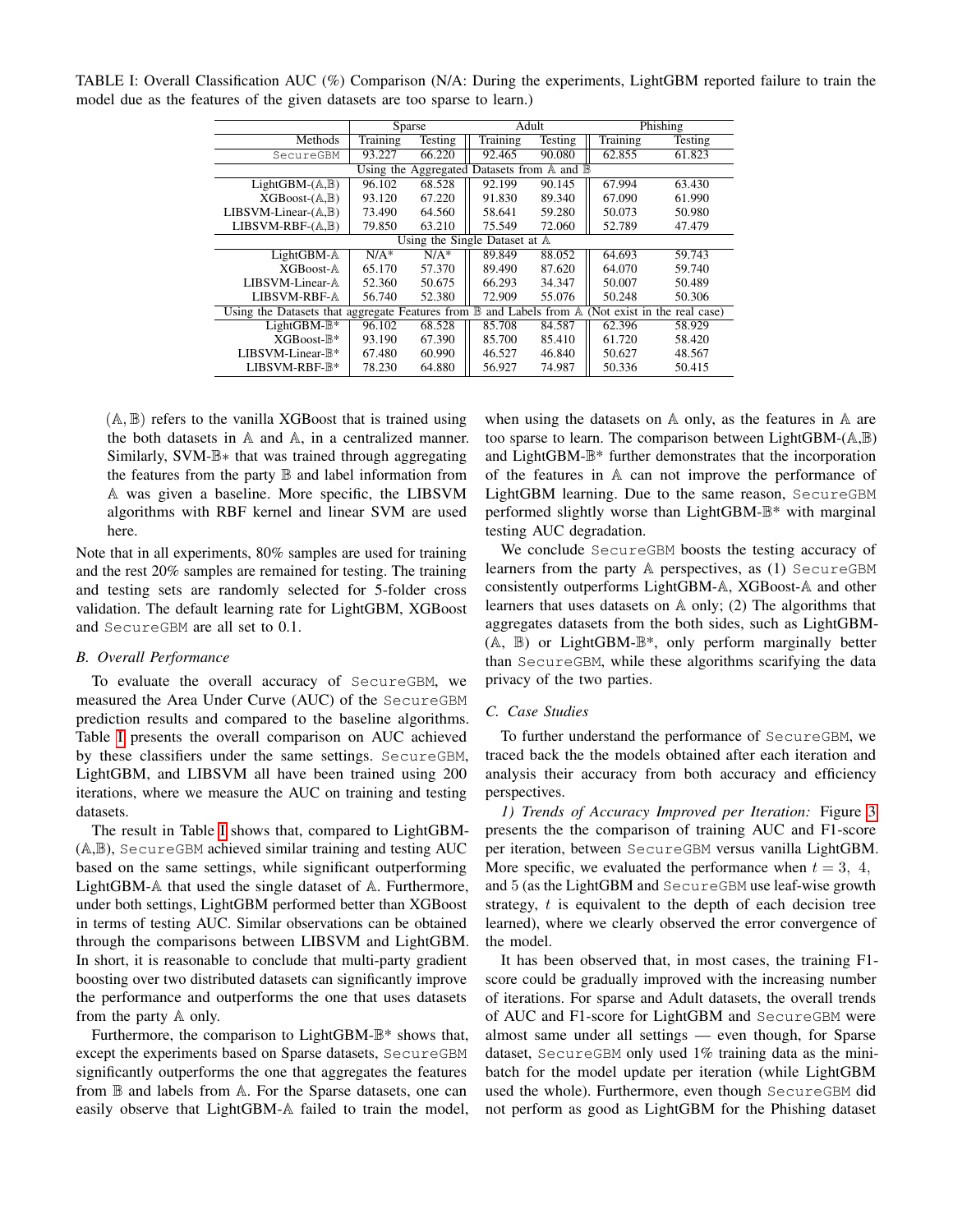<span id="page-7-0"></span>

Fig. 3: The Comparison of Training AUC and F1-Score per Iteration SecureGBM vs. LightGBM-(A,B): : Labels in sparse datasets (personal bankruptcy status) are imbalanced with most samples negative; in this case, the learned models are usually imbalanced with very low recall and F1-score.

when  $t = 5$  and 4, it still achieved decent performance like LightGBM under the appropriately setting  $t = 3$ . Such observations are quite encouraging that the use of mini-batch seems to not hurt the learning progress of SecureGBM for these datasets, with appropriate settings. The lines of SecureGBM are with more jitters, due to the use of stochastic approximation for statistical acceleration. Similar observations have been obtained in the comparison of testing AUC and F1-score per iteration which has been shown in Figure [4.](#page-8-0)

*2) Time Consumption over Scale of Problem:* To test the time consumption of SecureGBM over varying scale of the problem, we synthesize a dataset based on Sparse with increasing number of samples. The experiment results showed that the *time consumption per iteration* for the training procedure of SecureGBM is significantly longer than LightGBM and

TABLE II: Time Consumption per Iteration (seconds) on a Synthesized Dataset over Varying Number of Training Samples

| # Samples      | 1,000 | 2,000 | 4,000 | 8.000 | 16.000 |
|----------------|-------|-------|-------|-------|--------|
| SecureGBM      | 10.20 | 10.50 | 11.4  | 11.75 | 14.30  |
| LightGBM       | 0.16  | 0.32  | 0.70  | 1.41  | 2.45   |
| <b>XGBoost</b> | 0.51  | 0.73  | 1 09  | 2.20  | 4.30   |

XGBoost.

We estimate the slowdown ratio of SecureGBM as the ration between the time consumption per iteration for SecureGBM versus vanilla LightGBM. The range of slowdown ratio is around 3x∼ 64x in this experiment. Furthermore, with the number of samples increases, the slowdown ratio of SecureGBM would decrease significantly. For example the ratio is around 63.75x when comparing SecureGBM to LightGBM with 1,000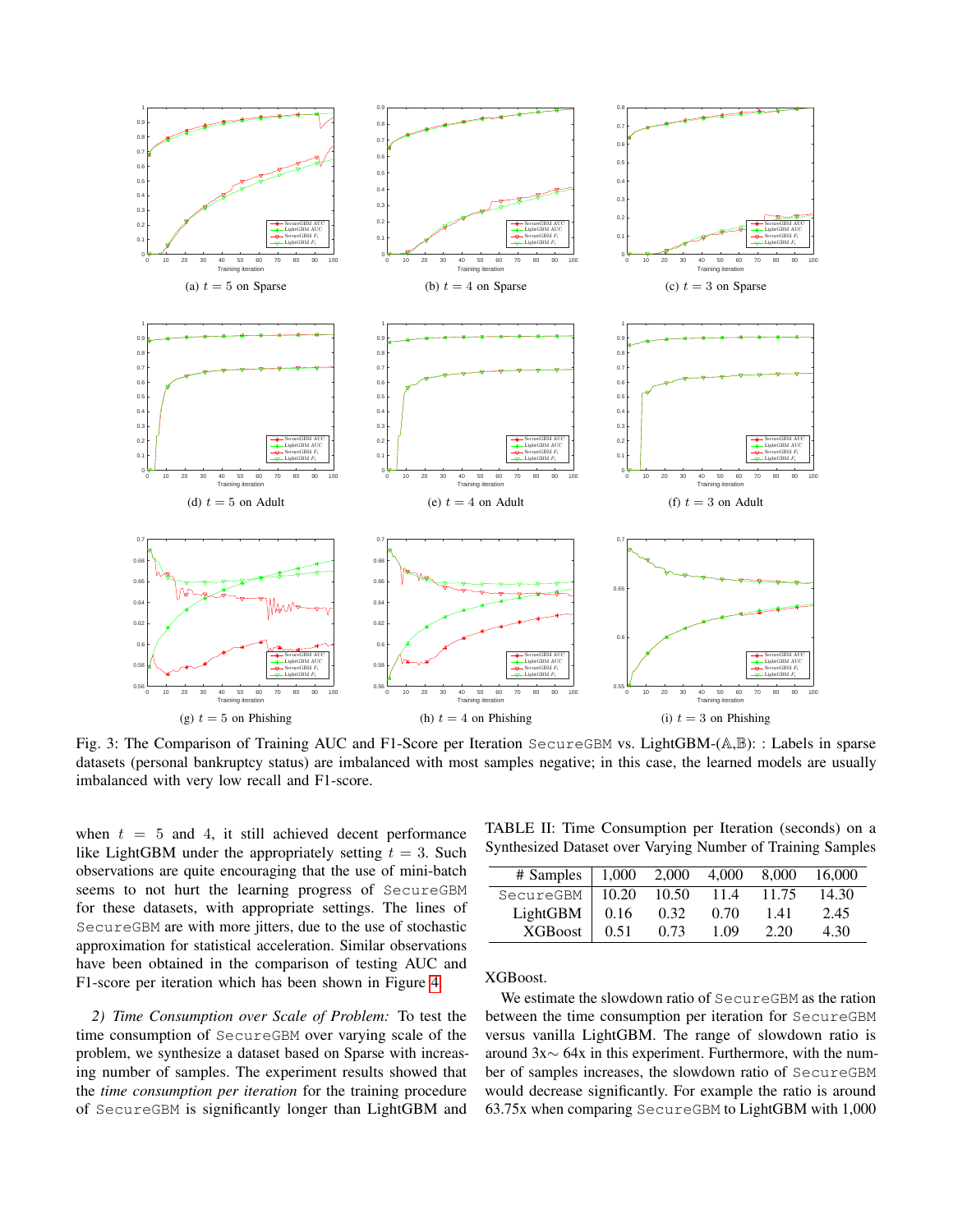<span id="page-8-0"></span>

Fig. 4: The Comparison of Testing AUC and F1-Score per Iteration SecureGBM vs. LightGBM-( $\mathbb{A}, \mathbb{B}$ ): : Labels in sparse datasets (personal bankruptcy status) are imbalanced with most samples negative; in this case, the learned models are usually imbalanced with very low recall and F1-score.

training samples, while it is only 5.8 when compared to LightGBM with 16,000 training samples. It is not difficult to conclude that SecureGBM is quite time efficient due to its statistical acceleration strategies used, SecureGBM would become more and more efficient when the scale of training set increases. The experiments are carried out using two workstations based on 8-core Xeon CPUs and 16GB memory. The two machines are interconnected with a 100 MBit cable with 1.55ms latency.

#### V. DISCUSSION AND CONCLUSION

In this work, we present SecureGBM a secure multi-party (re-)design of LightGBM [\[18\]](#page-9-15), where we assume the view (i.e., set of features) of the same group of samples has been split into two parts and owned by two parties separately. To collaboratively train a model while preserving the privacy of the two parties, a group of partial homomorphic encryption (PHE) computation models and multi-party computation protocols have been used to cover the key operators of distributed LightGBM learning and inference over two parties. As the use of PHE and multi-party computation models cause hudge computational and communication overhead, certain statistical acceleration strategies have been proposed to lower the cost of communication while securing the statistical accuracy of learned model through stochastic approximation. With such statistical acceleration strategies, SecureGBM would become more and more efficient, with decreasing slowdown ratio, when the scale of training datasets increases.

The experiments based on several large real-world datasets show that SecureGBM can achieve decent testing accuracy (i.e., AUC and F1-score) as good as vanilla LightGBM (based